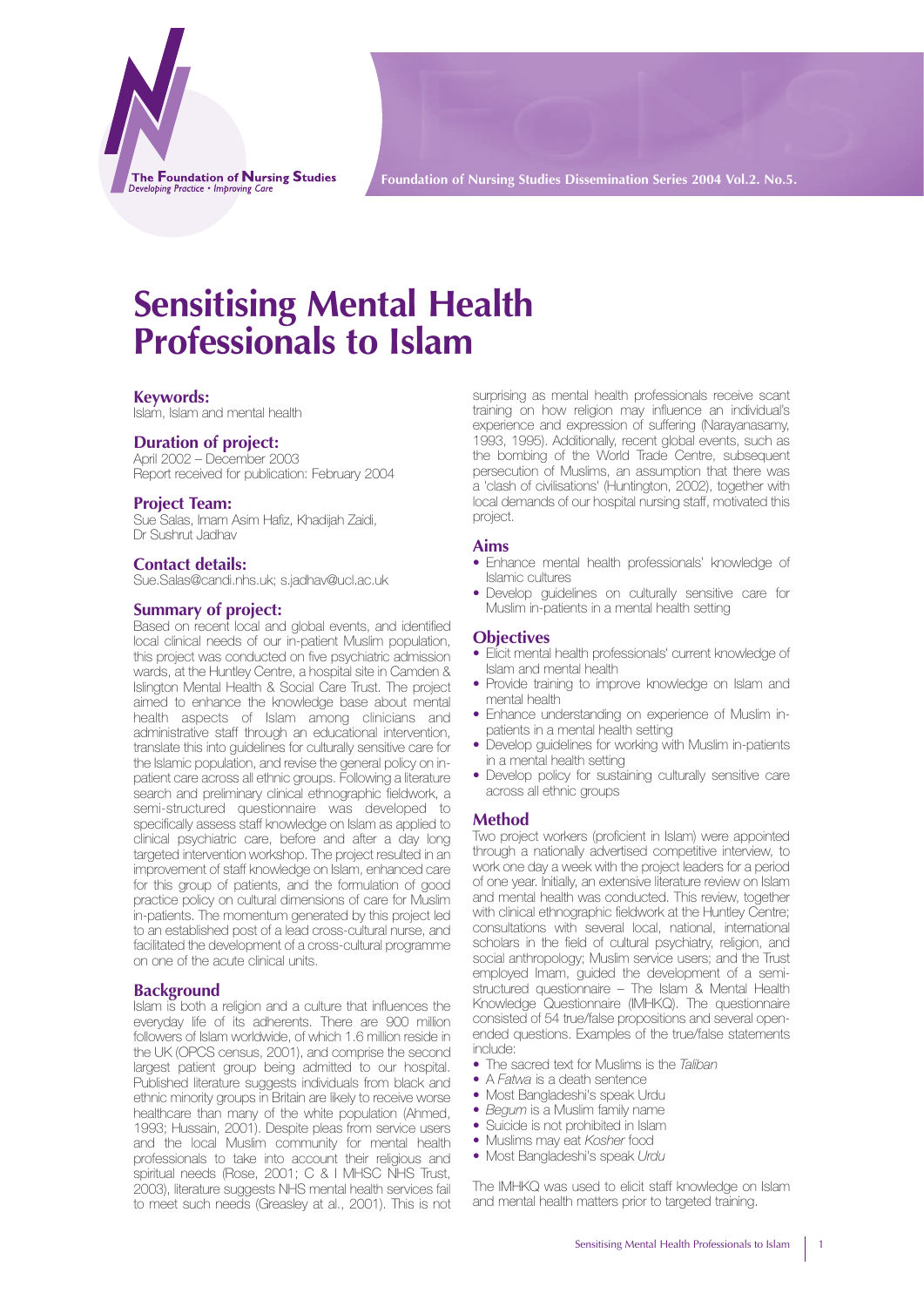

The IMHKQ was also administered to a control group from the Human Resources Department, University College London.

A tailored day long workshop was subsequently conducted at the Regent's Park Mosque for each of the five mental health teams. The programme for the workshop covered issues such as:

- What is Islam?
- Who are Muslims?
- Outline of Islamic Sects
- Gender issues in Islam
- Islam & Sexuality
- The Unseen and Spirit Possession
- Clinical issues in the diagnosis and management of Muslim in-patents

All workshop participants were provided with lecture handouts, background reading, together with an authoritative English translation of the Qur'an. Participants were also requested to complete an anonymous written evaluation of the workshop. The impact of this workshop was objectively measured on the IMHKQ, six weeks after the training event. Additionally, in an effort to audit the impact of the workshop intervention, Muslim in-patients were interviewed on their experience as in-patients at the Huntley Centre.

The quantitative data was analysed using the SPSS. Qualitative data obtained from the IMHKQ, patient interviews and field notes, was content analysed by the project workers.

#### **Findings**

63% (N=81) of staff attended the training workshop at the Regent's Park Mosque.

# **Table 1. Demographic characteristics of the sample who completed the IMHKQ**

|                                                                                                                                | Pre-workshop                                                | Post-workshop                                                       |
|--------------------------------------------------------------------------------------------------------------------------------|-------------------------------------------------------------|---------------------------------------------------------------------|
| Numbers (%) male<br>Mean age in years (SD)                                                                                     | N=46<br>23(51)<br>35.8 (8.8)                                | $N = 38$<br>22 (58)<br>37.5 (9.6)                                   |
| Ethnicity N(%)                                                                                                                 |                                                             |                                                                     |
| White Europeans<br>Black UK<br><b>Black African</b><br>South Asian and others<br>Median time employed                          | 21(50)<br>2(5)<br>14 (33)<br>5(12)<br>2.25 yrs (3wks-30yrs) | 16(44)<br>2(6)<br>12 (33)<br>6(17)                                  |
| by Trust (range)                                                                                                               |                                                             | 2yrs (8wks-30yrs)                                                   |
| <b>Discipline</b>                                                                                                              |                                                             |                                                                     |
| Admin<br>Healthcare<br>Mental health<br>Nursing<br>Occupational therapist<br>Pharmacist<br>Psychiatrist<br>Psychologist<br>RMN | 3<br>3<br>10<br>14<br>4<br>1<br>4<br>1<br>3                 | 1<br>$\overline{\phantom{a}}$<br>9<br>15<br>1<br>$\Omega$<br>3<br>1 |
| <b>Religion N(%)</b>                                                                                                           |                                                             | $\overline{4}$                                                      |
| Christian<br>Muslim<br>Hindu<br>Jewish<br>None<br>Median no. of Muslims<br>cared for in last year<br>(range)                   | 29 (66)<br>5(11)<br>1(2)<br>1(2)<br>8 (18)<br>$8(0-100)$    | 25 (69)<br>4 (11)<br>2(6)<br>0<br>5(14)<br>$8.5(0-50)$              |

#### **Knowledge about Islam – Quantitative findings**

Demographic characteristics of the sample who completed the IMHKQ is shown in Table 1. Pre response rate on IMHKQ 36.8% and post response rate was 30.4%.

Quantitative analysis of pre and post workshop IMHKQ suggested an improvement in correct response on 63.5% of the 52 items. Four items showed a statistically significant improvement (p<0.01, Fischer's exact test).

The project team subsequently identified 24 core questions from the IMHKQ that were thought 'essential' knowledge for providing routine clinical care for Muslim inpatients. Analysis of true/false responses on this pre- and post-intervention sub-set revealed an improvement on 50% of these items.

Further analysis to control for confounding variables such as age, length of service, and duration of professional contact with Muslim patients on questionnaire scores did not show any significant differences. Similarly, a factor analysis of response to all 52 items did not reveal any homogenous categories.

#### **Staff knowledge about Islam – Qualitative findings**

Content analysis revealed the following major themes identified by staff in relation to caring for Muslim patients: confusion over providing a Halal diet, prayer times, facilities and availability of the Holy Qur'an, confusion over administering medication during Ramadaan, subordinate status of Muslim women and the gendered stigma of mental illness, language and communication difficulties, and the lack of appropriate washing facilities on the ward.

Although over half the sample felt their ward was sensitive to the needs of Muslim patients and other ethnic minorities, there was acknowledgement that more could be done. Space limits detailing narratives that illustrate a range of issues.

#### **Patient group**

Six patients were interviewed individually about their experience pre and post intervention on the in-patient psychiatric wards. The majority interviewed spoke of the benefits associated with reading and reciting the Qur'an, being able to pray on the ward and being visited by the Hospital Imaam. The provision of a varied Halal diet was most frequently highlighted as a specific issue about care on the ward. When asked whether clinicians had addressed any link between their religion and personal suffering, all 6 subjects stated that they had not. Yet in some cases, Muslim patients had had discussions about religion with fellow patients. In response to queries on matching staff with patients' gender, most subjects did not object, stating that all they wanted was appropriate care.

#### **Control group**

The IMHKQ was administered to a control group ( $n = 14$ ), who did not attend the training intervention, and were chosen because they were a convenient to access nonmental health professional group. All of them were nonclinical staff from the Human Resource Department at University College London. Most were white Britons, with post-graduate degree qualifications (mean age 37 years).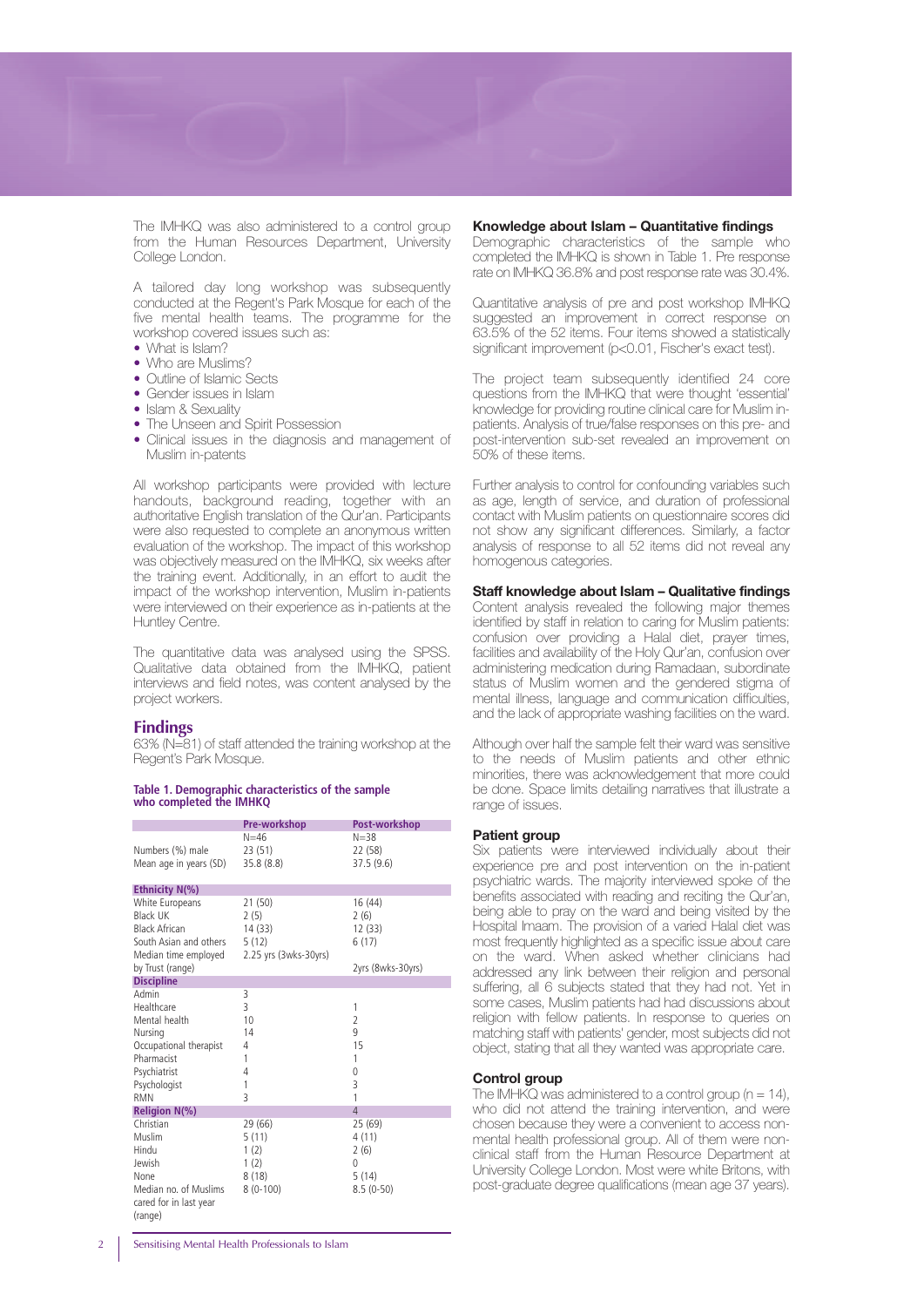

The researchers had hypothesised clinical staff would perform better than the control group, as they had more exposure to mental health problems of the local Muslim community and were expected to provide culturally sensitive care.

Results show no significant difference between staff and control group except on one item (Islam is the oldest of all religions), where staff knowledge scores were higher than controls (p<0.001, Fisher's exact test).

#### **Discussion**

Staff welcomed the opportunity to attend their training day at the local Mosque. The workshop discussions were enthusiastic and lively. Although attendance was voluntary, over 60% attended. This indicated a high staff motivation. Attendance of all administrative and secretarial staff was also encouraging. The latter group was crucial to this project as they are involved with typing patient summaries, handling telephone enquiries, and resourcing/staffing the hospital reception. Recruiting agency nursing staff to cover each sector ward, awarding 8 CPD points for attendance, and provision of free car parking enabled high staff attendance.

There were several gains from holding the workshop within a Mosque. The very experience of entering and spending a whole day at the Mosque was a novel experience for most participants. Other enabling activities such as eating a Halal meal and watching or attending prayers gave staff an idea on various day to day activities of Muslims. Several participants commented that it was a calm place and would benefit in-patients attending the Mosque if they were provided with a nurse escort.

Results from pre and post workshop IMHKQ scores suggest training did not significantly improve staff knowledge. In fact, post-workshop scores were lower on certain items of the IMHKQ. It is not clear why this was the case although this mirrored the control group response, and may relate to the ambiguity of some items on the IMHKQ.

The questionnaire had two response categories "True" and "False", with a 50% probability of correct response on each item. The response rate pre-workshop may be indicative of the number of correct "guesses" the respondents made to the items, whereas the response rate post-workshop may be based on actual knowledge. The introduction of a third category "Don't know" could have prevented guessing, and reduced false positive scores on the pre-workshop assessment.

It is also possible that the study subjects had sufficient knowledge of Islam prior to the workshop. In fact, if an arbitrary cut off of 50% correct response on each item is considered for the purpose of this analysis, the preworkshop scores suggest that more than 80% of items were answered correctly. More significantly, scores after the workshop improved to the 50% cut off (correct response), on all except five items. It is crucial to note that the project team have chosen an arbitrary cut off of 50% as the questionnaire has not been validated on the

general Muslim population to establish an average base line score against which the study sample could be compared. It would have been ideal to have a second control group comprising of Muslims from the local community for this purpose.

The investigators had hypothesised that clinical staff would know more about Islam and mental health matters since they work with a significant number of Muslim patients. This was not the case and therefore suggests staff receive very little training on cultural dimensions of mental health.

One of the major challenges for public health professionals and related disciplines, particularly on projects aimed at intervention, education and communication activities is to tease out the difference between what people say and what they actually do. This study focussed on what staff said in response to several questions, but the study could not follow it up with assessment of its impact on actual attitude and behaviour on the ward. Thus is it possible that sufficient knowledge of Islam might not be the sole determinant on how well Muslim patients are cared on the ward. Attitude and skills also play a major role in caring. This might explain why none of the staff had discussed religion with the patient group. Additionally, religion is one amongst the several variables that comprise culturally sensitive care. Other aspects such as gender, language spoken, social class, skin colour, country of origin of both patients and staff, might elicit differing response in routine clinical care. These issues, together with the workshop experience, indicate the damaging consequences of stereotyping a diverse Muslim patient population on the basis of their religion alone. Islam may well play a major role in shaping Muslim patients' cultural identity, but it is crucial that patients are asked rather than judged on the basis of a clinician's personal knowledge of Islam.

One of the main limitations of the project is the small sample size of both the staff and the control group. Additionally, whilst the study attempted to measure staff knowledge, it did not measure staff attitudes and behaviour. Funding constraints precluded more patient interviews and prohibited further follow up training sessions for staff. The latter might have enabled staff to reflect on their clinical practice, and helped clarify the extent to which mental health professionals changed their clinical practice with this patient group over a period of time.

This project did lead to several other tangible gains that were critical for the development of a culturally sensitive clinical service in the hospital. These include constitution of a multi-faith group within the Trust, creation of a nationally unique post of cross-cultural lead nurse on one of the acute care wards, and the development of policy for culturally sensitive care for all ethnic groups. Local, national and international dissemination of this project resulted in an expression of interest for similar training in diverse health settings. Currently, the investigators are in the process of validating the IMHKQ on the local Muslim population. Future plans include the development of a